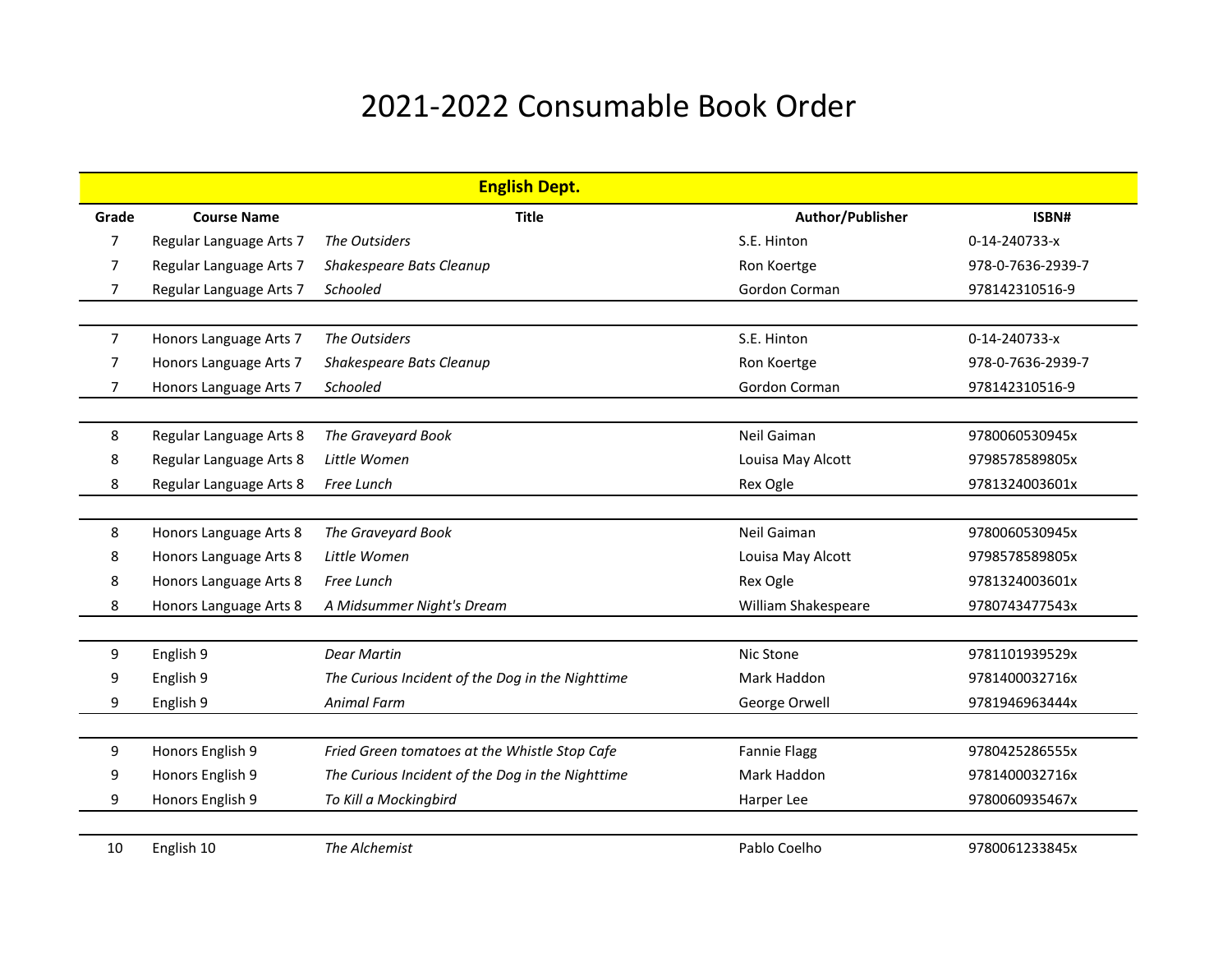| 10             | English 10                      | Mythology                                                      | <b>Edith Hamilton</b> | 9780316223331x    |  |  |  |
|----------------|---------------------------------|----------------------------------------------------------------|-----------------------|-------------------|--|--|--|
|                |                                 |                                                                |                       |                   |  |  |  |
| 10             | Honors English 10               | The Alchemist                                                  | Pablo Coelho          | 9780061233845x    |  |  |  |
| 10             | Honors English 10               | Mythology                                                      | <b>Edith Hamilton</b> | 9780316223331x    |  |  |  |
|                |                                 |                                                                |                       |                   |  |  |  |
| 11             | English 11                      | <b>Breakfast at Tiffany's</b>                                  | <b>Truman Capote</b>  | 9780679745655x    |  |  |  |
| 11             | English 11                      | Of Mice and Men                                                | John Steinbeck        | 978-01-401-77398  |  |  |  |
| 11             | English 11                      | A Raisin in the Sun                                            | Lorraine Hansberry    | 978-0679755333    |  |  |  |
| 11             | English 11                      | The Great Gatsby                                               | F Scott Fitzgerald    | 9780593201060x    |  |  |  |
|                |                                 |                                                                |                       |                   |  |  |  |
| 12             | English 12                      | Canterbury Tales                                               | Geoffrey Chaucer      | 9780140424386x    |  |  |  |
| 12             | English 12                      | Pride and Prejudice                                            | Jane Austen           | 9780141439518x    |  |  |  |
|                |                                 |                                                                |                       |                   |  |  |  |
|                |                                 | <b>Modern Languages Dept.</b>                                  |                       |                   |  |  |  |
|                | 9th/10th Advanced Spanish I     | Así se dice Workbook                                           |                       | 978-0-07-888395-8 |  |  |  |
|                |                                 |                                                                |                       |                   |  |  |  |
|                | 11th/12th AP Spanish Literature | Azulejo Second Edition Anthology & Guide to the AP Spanish     |                       | 978-1-938-02623-2 |  |  |  |
|                |                                 |                                                                |                       |                   |  |  |  |
|                | <b>Religious Studies Dept.</b>  |                                                                |                       |                   |  |  |  |
| $\overline{7}$ | Introduction to Jesus           | Blest Are We Faith in Action-student book with E-book, grade 7 |                       | 978-1524946173    |  |  |  |
|                |                                 |                                                                |                       |                   |  |  |  |
| 8              | Life of Christ                  | Your Life in Christ-Foundations in Catholic Morality-3rd Ed.   |                       | 978-1594717369    |  |  |  |
|                |                                 |                                                                |                       |                   |  |  |  |
| 9              | Sacred Scripture                | Understanding the Scripture-complete course edition            |                       | 978-1890177478    |  |  |  |
|                |                                 |                                                                |                       |                   |  |  |  |
| 10             | Church & Worship                | The History of the Catholic Church (E Book available)          | Ave Maria Press       | 978-1594717116    |  |  |  |
| 10             | Church & Worship                | <b>Sacraments</b>                                              | Saint Mary's Press    | 978-1599820910    |  |  |  |
|                |                                 |                                                                |                       |                   |  |  |  |
| 11             | Social Justice                  | Foundations of Catholic Social Teaching- Living as a Disciple  | Ave Maria Press       | 978-1594714672    |  |  |  |
|                |                                 | of Christ (student text)                                       |                       |                   |  |  |  |
|                |                                 |                                                                |                       |                   |  |  |  |

**Social Studies Dept.**